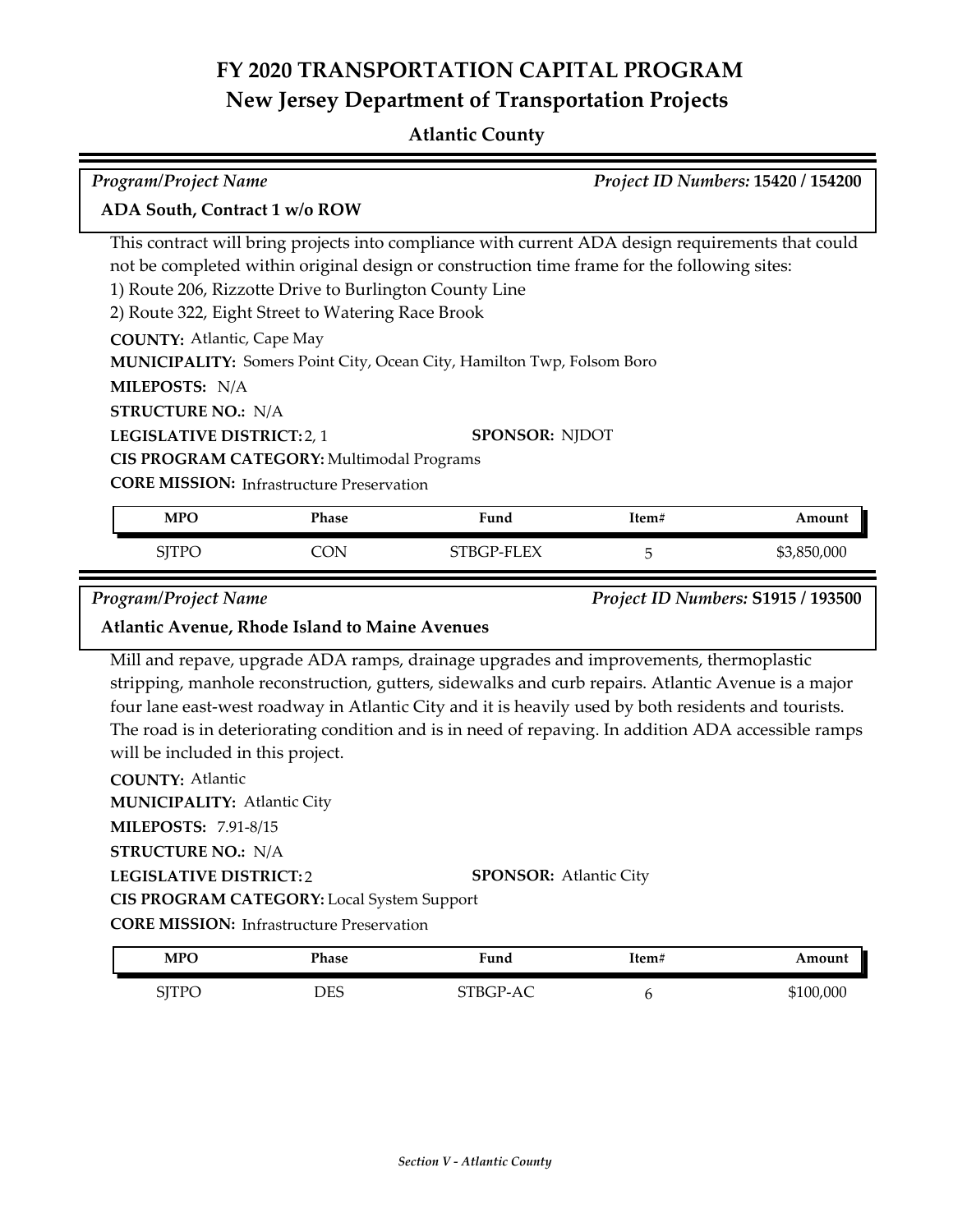## **Atlantic County**

| <b>Program/Project Name</b>                           |                                                   |                                                                                                                                                                                                                                                                                                                                                                                                                                                                                                                                                                                                                       |       | Project ID Numbers: S1703 / 173630 |
|-------------------------------------------------------|---------------------------------------------------|-----------------------------------------------------------------------------------------------------------------------------------------------------------------------------------------------------------------------------------------------------------------------------------------------------------------------------------------------------------------------------------------------------------------------------------------------------------------------------------------------------------------------------------------------------------------------------------------------------------------------|-------|------------------------------------|
| <b>Chelsea and Albany Avenues</b>                     |                                                   |                                                                                                                                                                                                                                                                                                                                                                                                                                                                                                                                                                                                                       |       |                                    |
|                                                       |                                                   | This project will mill and repave the roadway, upgrade ADA ramps, and improve drainage,                                                                                                                                                                                                                                                                                                                                                                                                                                                                                                                               |       |                                    |
|                                                       |                                                   | thermoplastic stripping, manholes, gutters, sidewalks and curbs.                                                                                                                                                                                                                                                                                                                                                                                                                                                                                                                                                      |       |                                    |
| <b>COUNTY: Atlantic</b>                               |                                                   |                                                                                                                                                                                                                                                                                                                                                                                                                                                                                                                                                                                                                       |       |                                    |
| <b>MUNICIPALITY: Atlantic City</b>                    |                                                   |                                                                                                                                                                                                                                                                                                                                                                                                                                                                                                                                                                                                                       |       |                                    |
| <b>MILEPOSTS: 0-0.34</b>                              |                                                   |                                                                                                                                                                                                                                                                                                                                                                                                                                                                                                                                                                                                                       |       |                                    |
| <b>STRUCTURE NO.: N/A</b>                             |                                                   |                                                                                                                                                                                                                                                                                                                                                                                                                                                                                                                                                                                                                       |       |                                    |
| <b>LEGISLATIVE DISTRICT:2</b>                         |                                                   | <b>SPONSOR: Atlantic City</b>                                                                                                                                                                                                                                                                                                                                                                                                                                                                                                                                                                                         |       |                                    |
|                                                       | <b>CIS PROGRAM CATEGORY:</b> Local System Support |                                                                                                                                                                                                                                                                                                                                                                                                                                                                                                                                                                                                                       |       |                                    |
|                                                       | <b>CORE MISSION: Infrastructure Preservation</b>  |                                                                                                                                                                                                                                                                                                                                                                                                                                                                                                                                                                                                                       |       |                                    |
| <b>MPO</b>                                            | Phase                                             | Fund                                                                                                                                                                                                                                                                                                                                                                                                                                                                                                                                                                                                                  | Item# | Amount                             |
| <b>SJTPO</b>                                          | <b>CON</b>                                        | STBGP-AC                                                                                                                                                                                                                                                                                                                                                                                                                                                                                                                                                                                                              | 19    | \$1,000,000                        |
| <b>Program/Project Name</b>                           |                                                   |                                                                                                                                                                                                                                                                                                                                                                                                                                                                                                                                                                                                                       |       | Project ID Numbers: S1708 / 173680 |
| CR 563 (Tilton Road), Coolidge Avenue to Delilah Road |                                                   |                                                                                                                                                                                                                                                                                                                                                                                                                                                                                                                                                                                                                       |       |                                    |
| <b>COUNTY: Atlantic</b>                               |                                                   | Resurfacing of the HMA Surface Course and HMA Base Course Repairs as needed. This roadway<br>has: a highway classification of Urban Principal Arterial, approximately ADT of 11,090 (yr. 2014), 50<br>mph posted speed limit, signalized intersections at or near both limits, bridge with concrete surface<br>over Atlantic City expressway, driveways, striping, signage, pavement marking, curbing, sidewalk,<br>drainage, guiderail. etc. Improvements will include pavement resurfacing, pavement structure<br>upgrades as needed, and any other incidental work to improve safety and longevity of the roadway. |       |                                    |
| <b>MUNICIPALITY:</b> Egg Harbor Twp                   |                                                   |                                                                                                                                                                                                                                                                                                                                                                                                                                                                                                                                                                                                                       |       |                                    |
| <b>MILEPOSTS: 6.90-8.79</b>                           |                                                   |                                                                                                                                                                                                                                                                                                                                                                                                                                                                                                                                                                                                                       |       |                                    |
| <b>STRUCTURE NO.: N/A</b>                             |                                                   |                                                                                                                                                                                                                                                                                                                                                                                                                                                                                                                                                                                                                       |       |                                    |
| <b>LEGISLATIVE DISTRICT:2</b>                         |                                                   | <b>SPONSOR: Atlantic County</b>                                                                                                                                                                                                                                                                                                                                                                                                                                                                                                                                                                                       |       |                                    |

**CIS PROGRAM CATEGORY:** Local System Support

**CORE MISSION:** Infrastructure Preservation

 $\overline{\phantom{a}}$ 

| MPO          | Phase | Fund     | Item#   | Amount      |
|--------------|-------|----------|---------|-------------|
| <b>SJTPO</b> | CON   | STBGP-AC | ົ<br>∠⊥ | \$2,300,000 |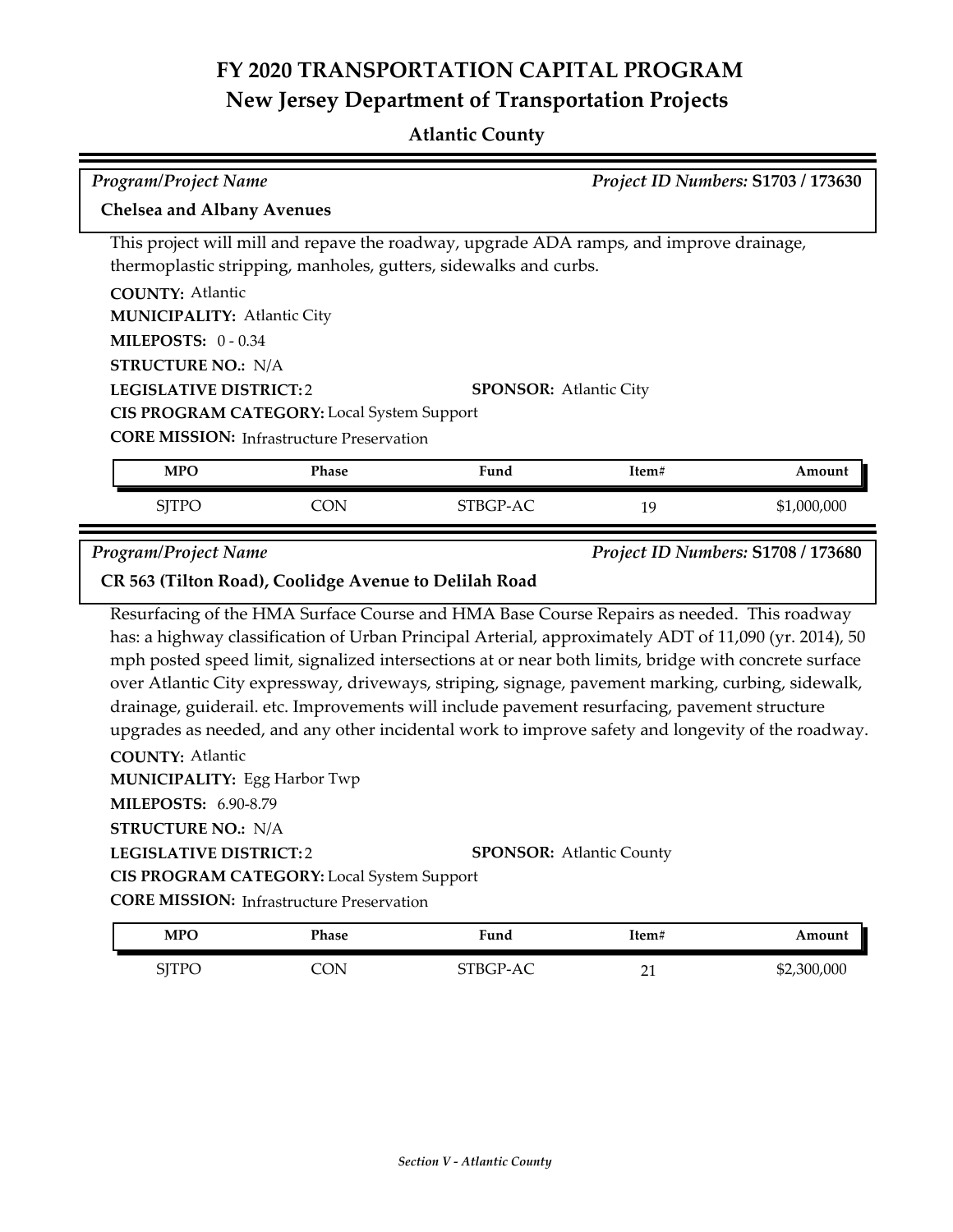### **Atlantic County**

| Program/Project Name | <b>Project ID Numbers: 09361 / 093610</b> |
|----------------------|-------------------------------------------|

#### **South Inlet Transportation Improvement Project**

This project provides improvements to feeder roads in Atlantic City, as identified by the Casino Redevelopment Authority (CRDA). The improvements will maintain, operate and support Atlantic City Expressway Projects of the South Jersey Transportation Authority (SJTA). The project includes; Melrose Avenue between Delaware and Connecticut Avenues, Connecticut Avenue from Melrose to Oriental Avenues, Massachusetts Avenue, and various other intersection and capital improvements. The NJDOT has agreed to provide one-third of the eligible costs, up to \$17 M, plus the additional funds needed to finance bonds. Approximately \$1.5 M of Transportation Trust Fund (TTF) funding will be provided to the SJTA, by the NJDOT, annually for 20 years for this purpose (except for the first year which will be \$1.7 M of TTF funds). The SJTA will issue debt based on the NJDOT's funding guarantee, and provide the funding to CRDA.

**COUNTY:** Atlantic **LEGISLATIVE DISTRICT:** 2 **MILEPOSTS:** N/A **STRUCTURE NO.:** N/A **MUNICIPALITY: Atlantic City CORE MISSION:** Mobility and Congestion Relief **SPONSOR:** SJTA/CRDA **CIS PROGRAM CATEGORY:** Local System Support

| <b>MPO</b>    | Phase | Fund                     | Item# | Amount      |
|---------------|-------|--------------------------|-------|-------------|
| CTTDC<br>11 C | חו    | cт<br>$\Delta \text{TF}$ | nnn   | \$1,504,000 |

#### *Program/Project Name Project ID Numbers:* **11416 / 114160**

#### **Route 30, Atco Avenue to Route 206**

Initiated from the Pavement Management System, this project will resurface within the project limits. The project will include guiderail replacement, installation of handicapped ramps and crosswalks and upgrading of traffic signals.

**COUNTY:** Camden, Atlantic

**MUNICIPALITY:** Waterford Twp, Chesilhurst Boro, Winslow Twp, Hammonton Town

**MILEPOSTS:** 19.51 - 29.70

**STRUCTURE NO.:** N/A

**LEGISLATIVE DISTRICT:** 8, 4

#### **SPONSOR:** NJDOT

**CIS PROGRAM CATEGORY:** Road Assets

**CORE MISSION:** Infrastructure Preservation

| <b>MPO</b>   | Phase | Fund        | Item# | Amount      |
|--------------|-------|-------------|-------|-------------|
| <b>DVRPC</b> | CON   | <b>NHPP</b> | -14   | \$7,896,000 |
| <b>SITPO</b> | CON   | <b>NHPP</b> | 114A  | \$1,704,500 |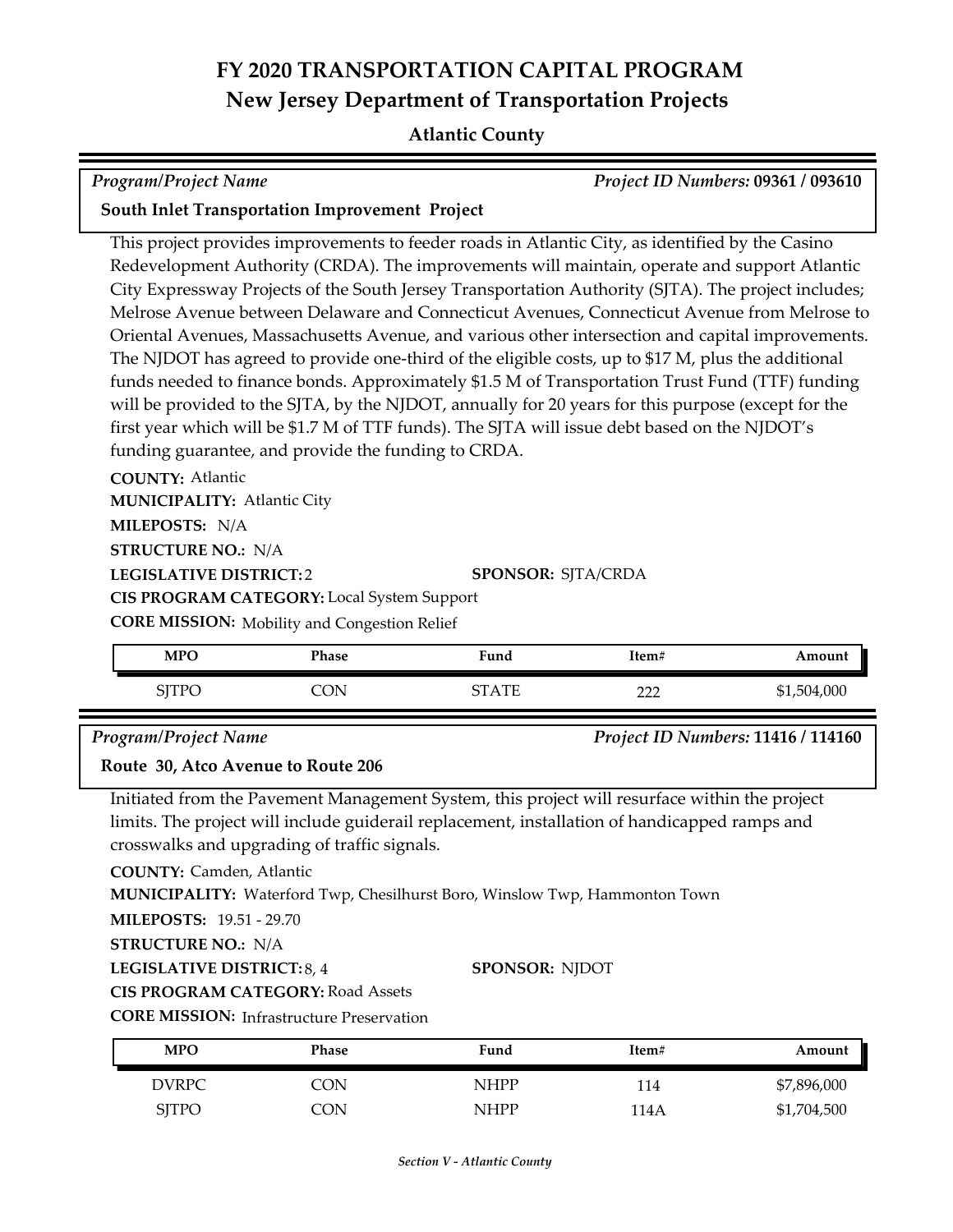## **Atlantic County**

| <b>Program/Project Name</b>                                                                                                                                                |                                                                                                                                                                                                                                                                                                  |                       | Project ID Numbers: 14427 / 144270 |                                    |  |
|----------------------------------------------------------------------------------------------------------------------------------------------------------------------------|--------------------------------------------------------------------------------------------------------------------------------------------------------------------------------------------------------------------------------------------------------------------------------------------------|-----------------------|------------------------------------|------------------------------------|--|
|                                                                                                                                                                            | Route 30, Bridge over Beach Thorofare                                                                                                                                                                                                                                                            |                       |                                    |                                    |  |
| <b>COUNTY: Atlantic</b><br><b>MUNICIPALITY: Atlantic City</b><br>MILEPOSTS: 56.77                                                                                          | Initiated from the Bridge Management System, this project will rehabilitate the deficient bridge<br>components (the bridge was built in 1942-1946 and modified in 1989) to bring them up to current<br>standards, and improve the functionality, reliability, and service life of the structure. |                       |                                    |                                    |  |
| STRUCTURE NO.: 0103152<br><b>LEGISLATIVE DISTRICT:2</b>                                                                                                                    | <b>CIS PROGRAM CATEGORY: Bridge Assets</b><br><b>CORE MISSION:</b> Infrastructure Preservation                                                                                                                                                                                                   | <b>SPONSOR: NJDOT</b> |                                    |                                    |  |
| <b>MPO</b>                                                                                                                                                                 | Phase                                                                                                                                                                                                                                                                                            | Fund                  | Item#                              | Amount                             |  |
|                                                                                                                                                                            |                                                                                                                                                                                                                                                                                                  |                       |                                    |                                    |  |
| <b>SJTPO</b>                                                                                                                                                               | <b>CON</b>                                                                                                                                                                                                                                                                                       | <b>NHPP</b>           | 115                                | \$18,250,000                       |  |
| <b>Program/Project Name</b>                                                                                                                                                | Route 30, Bridge over Duck Thorofare                                                                                                                                                                                                                                                             |                       |                                    | Project ID Numbers: 14428 / 144280 |  |
| 1946 and modified in 1989.<br><b>COUNTY: Atlantic</b><br><b>MUNICIPALITY: Atlantic City</b><br>MILEPOSTS: 56.25<br>STRUCTURE NO.: 0103153<br><b>LEGISLATIVE DISTRICT:2</b> | Initiated from the Bridge Management System, the project will replace the movable bridge, built in<br><b>CIS PROGRAM CATEGORY: Bridge Assets</b><br><b>CORE MISSION:</b> Infrastructure Preservation                                                                                             | <b>SPONSOR: NJDOT</b> |                                    |                                    |  |

SJTPO PE NHPP 116 \$1,000,000